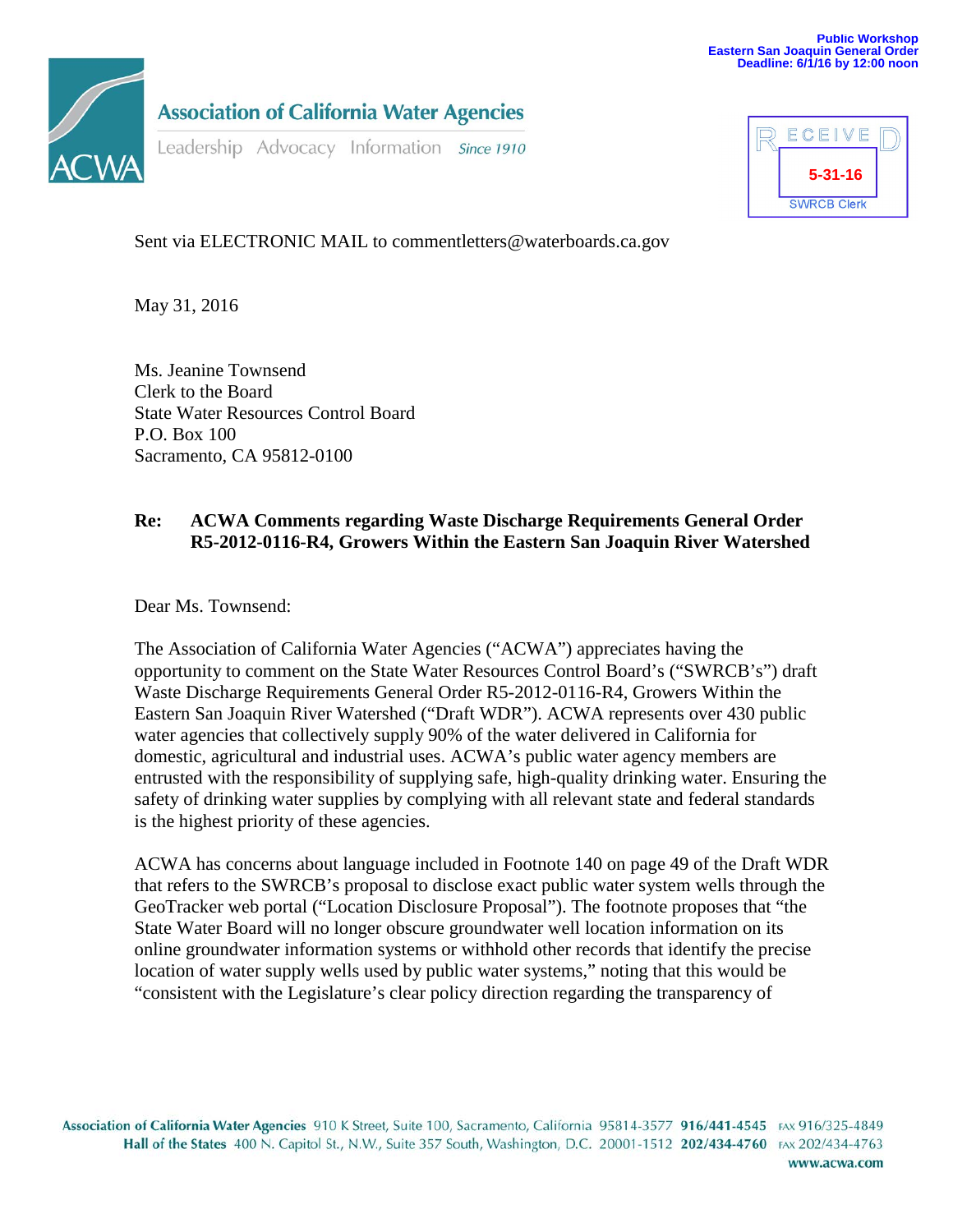groundwater data."[1](#page-1-0) On May 23, 2016, ACWA submitted comments to the Water Board regarding the Location Disclosure Proposal, noting that "SB 83, in relevant part, amended Water Code section 13752 to require the Department of Water Resources to make well completion reports available to the public upon request. In contrast, under the current Location Disclosure Proposal, the SWRCB would make public water systems' exact well locations readily available through the GeoTracker web portal."<sup>[2](#page-1-1)</sup>

It is our understanding that the Location Disclosure Proposal has not been finalized by the SWRCB yet, and therefore references to it in this Draft WDR are premature. ACWA would like to reiterate our concerns that "the public's interest in immediate and uncontrolled access to well location information must be carefully weighed against the potential security and public health risks for public water systems and their customers, as well as potentially conflicting requirements and responsibilities under state and federal law,"<sup>[3](#page-1-2)</sup> and requests that references to this Location Disclosure Proposal be removed from the Draft WDR.

Sincerely,

Rebecca Franklin Regulatory Advocate

Attach.

cc: Ms. Emel Wadhwani, Senior Staff Counsel, Office of Chief Counsel Ms. Karen Larsen, Deputy Director, Division of Water Quality

<span id="page-1-0"></span> $^{1}$  At 49.

<span id="page-1-1"></span> $\frac{2}{3}$  See attached at 1-2.

<span id="page-1-2"></span>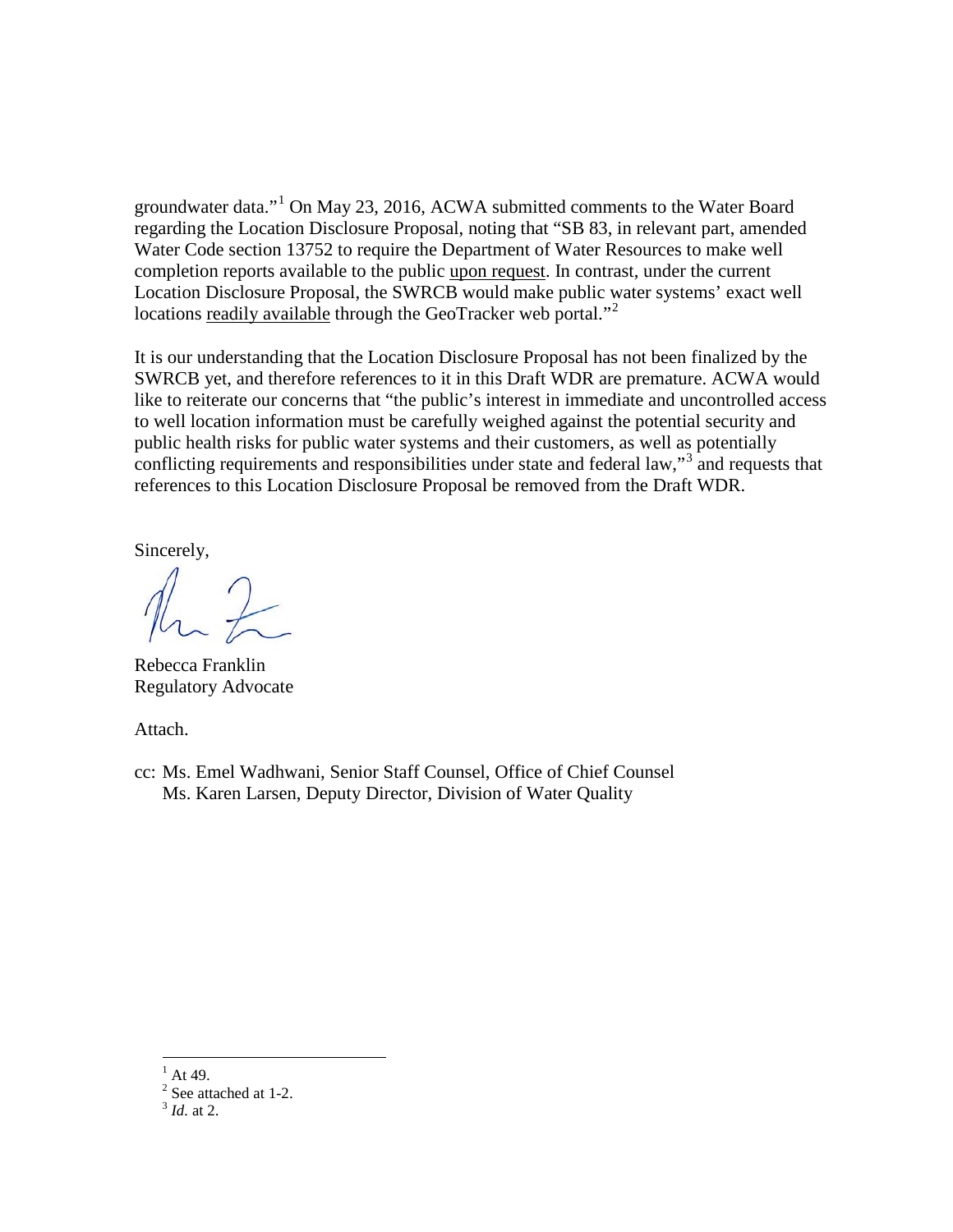

## Sent via ELECTRONIC MAIL to Laura.Shook@waterboards.ca.gov

May 23, 2016

Ms. Laura Shook Engineering Geologist, Division of Water Quality State Water Resources Control Board 1001 I Street,  $15<sup>th</sup>$  Floor Sacramento, CA 95814

## **Re: ACWA Comments regarding SWRCB Proposal to Disclose Exact Public Water System Well Locations through GeoTracker**

Dear Ms. Shook:

The Association of California Water Agencies ("ACWA") appreciates the opportunity to comment on the State Water Resources Control Board's ("SWRCB") proposal to disclose the exact locations of public water system wells through the GeoTracker web portal ("Location Disclosure Proposal"). ACWA represents over 430 public water agencies that collectively supply 90% of the water delivered in California for domestic, agricultural and industrial uses. Many of ACWA's public agency members are entrusted with the responsibility of supplying the public with safe, high-quality drinking water. Ensuring the safety of drinking water supplies by complying with all relevant state and federal standards is the highest priority of these agencies.

In a letter dated August 15, 2015, Division of Water Quality staff solicited comments from potentially interested parties on what steps, if any, the SWRCB should take in response to the enactment of SB 83 (2015). ACWA and several other listed recipients on the August 2015 letter who represent public water systems were not aware of the letter until a May 9, 2016 meeting convened by Division of Drinking Water and Division of Water Quality staff on the Location Disclosure Proposal. We appreciate SWRCB staff's willingness to consider these comments before any final decision is made on the Location Disclosure Proposal.

ACWA has significant concerns related to the current Location Disclosure Proposal and encourages the SWRCB to enter into a meaningful dialogue with public water systems to resolve these issues before proceeding. SB 83, in relevant part, amended Water Code section 13752 to require the Department of Water Resources to make well completion reports available to the public upon request. In contrast, under the current Location Disclosure Proposal, the